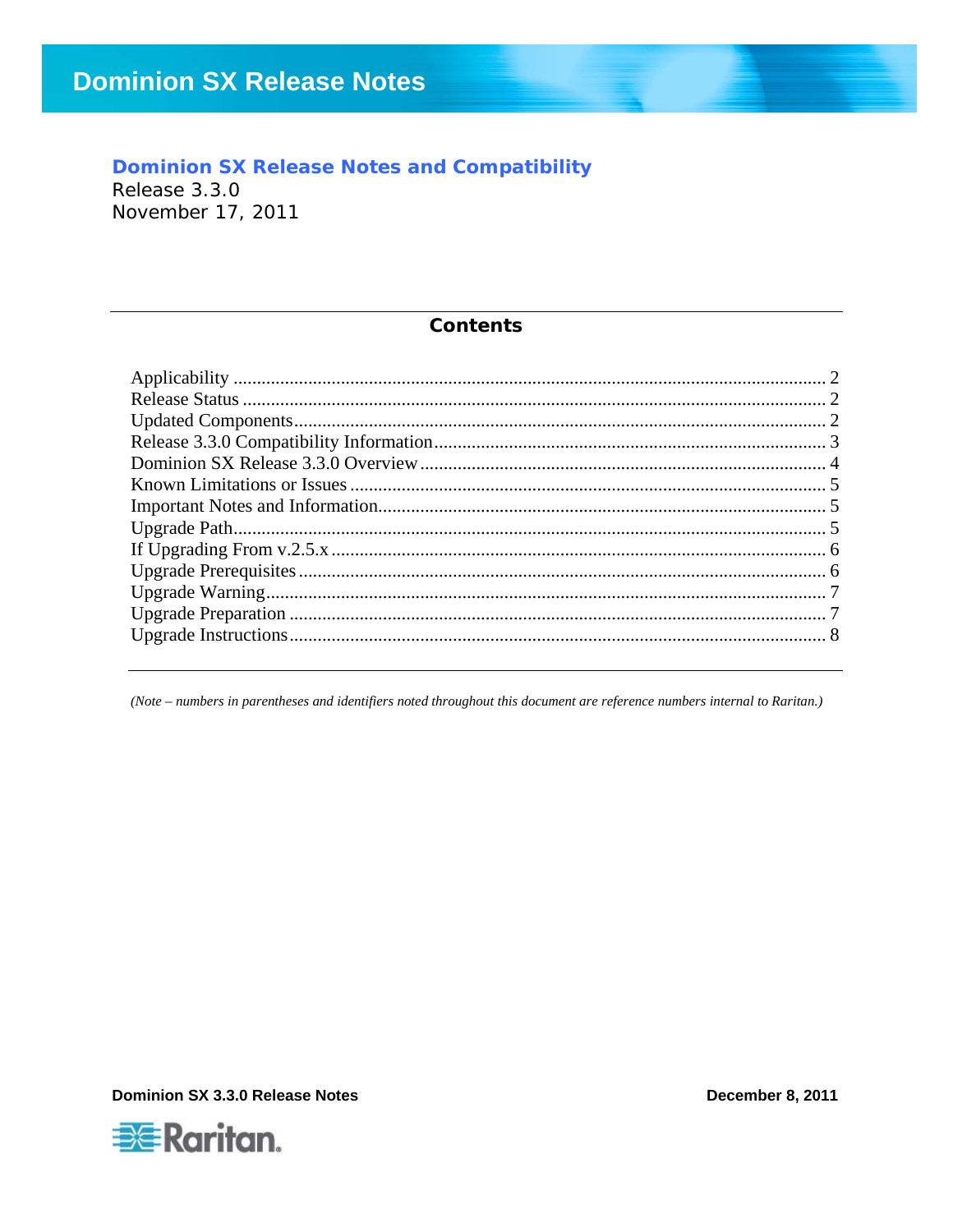## <span id="page-1-0"></span>*Applicability*

Release 3.3.0 is applicable to the current Dominion SX models available for sale.

SX Release 3.3.0 is **not** applicable to the Intel-based Dominion SX Models SX16 or SX32. These models have serial numbers starting with WAA, WAB, SX, WP, or WQ. These two models also can be identified from the back panel by the absence of the RESET pin hole.

If the SX unit's firmware version is lower than v.2.5.x, please do **not** apply this update. Contact Raritan Technical support for assistance.

## *Release Status*

General Availability

## *Updated Components*

The new firmware file version is available for download at <http://www.raritan.com/support/Dominion-SX/>.

The following documentation has been updated for this release:

- **Dominion SX User Guide (DSX-v3.3-0V-E)**
- **Dominion SX Quick Setup Guide (QSG-DSXv3-3.0-0L-E)**

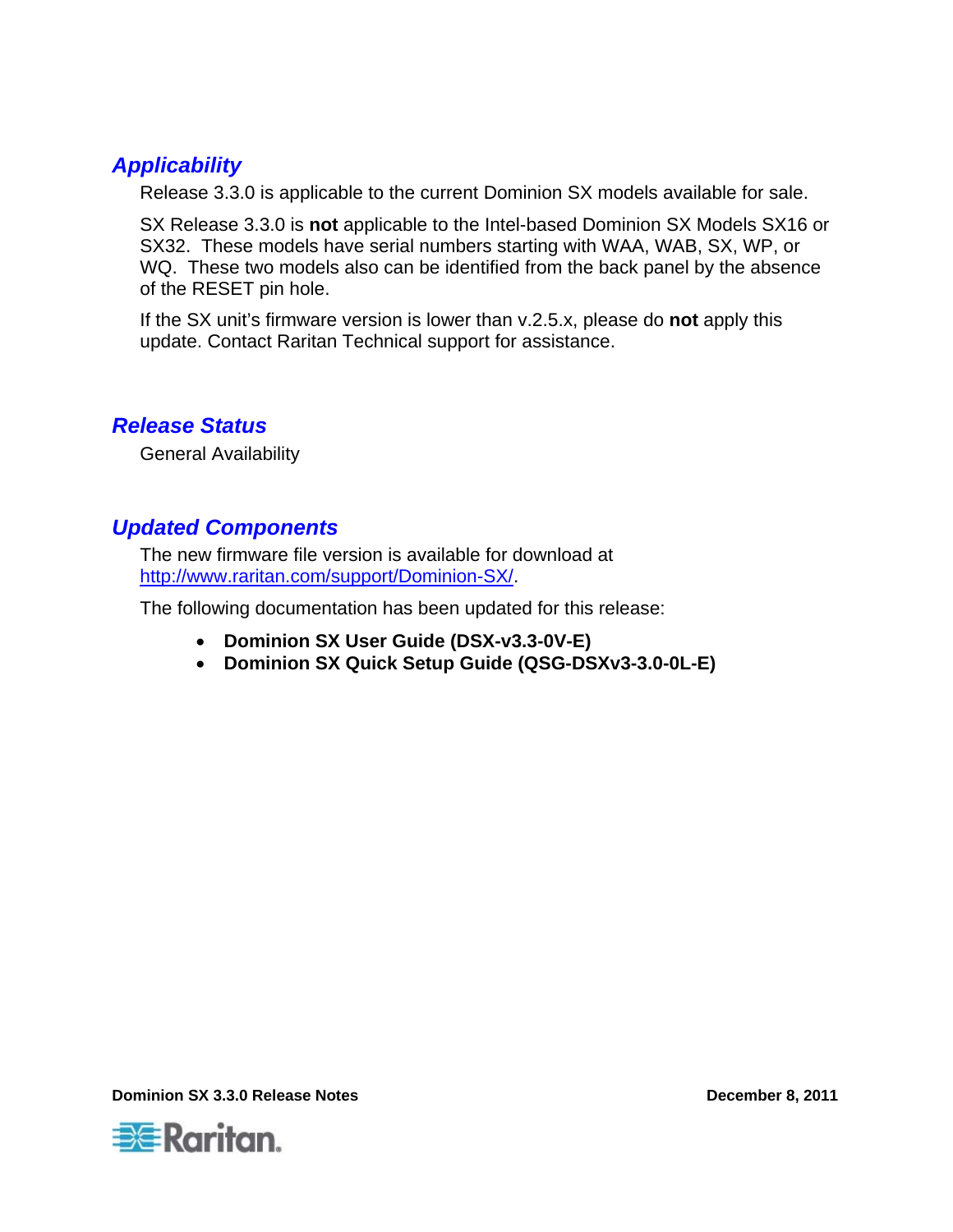## <span id="page-2-0"></span>*Release 3.3.0 Compatibility Information*

Dominion SX 3.3.0 is compatible with Raritan CommandCenter Secure Gateway versions 3.2.0, 4.0.0, 4.1.0, 5.0.0 and 5.0.5, 5.1.0 and 5.2.0.

Dominion SX 3.3.0 is compatible with the Raritan Serial Console (RSC) version 3.0.0, a Java client launched from the browser-based user interface or standalone from the desktop.

Dominion SX 3.3.0 is supported for use with the following client Operating Systems and applications.

| <b>Operating Systems</b>                   | <b>Minimum Browser</b>        | <b>Minimum JRE Version</b> |
|--------------------------------------------|-------------------------------|----------------------------|
| Windows 2000 SP4                           | Firefox $3.6+$ ; IE6.0        | JRE 1.6.0 21               |
| Windows XP Home Edition SP3                | Firefox 3.6+; IE7.0,<br>IE8.0 | JRE 1.6.0 24               |
| Windows XP Home Edition SP2                | Firefox 3.6+; IE7.0, IE8.0    | JRE 1.6.0_24               |
| <b>Windows XP Professional Edition SP3</b> | Firefox 3.6+; IE7.0, IE8.0    | JRE 1.6.0 21               |
| Windows XP Professional x64 Edition SP2    | Firefox 3.6+; IE7.0           | JRE 1.6.0_24               |
| Windows 7 Ultimate 64-bit                  | Firefox $8+$ ; IE 9.0         | JRE 1.6.0_26               |
| Windows 7 Professional 32-bit              | Firefox $7+$ ; IE 9.0         | JRE 1.6.0_26               |
| Windows 7 Professional 64 -bit             | Firefox $8+$ ; IE 8.0         | JRE 1.6.0 26               |
| Windows Server 2003 Enterprise Edition     | Firefox 3.6+; IE7.0           | JRE 1.6.0_25               |
| Windows Server 2008 R2 Standard 64 bit     | Firefox 7+; IE7.0             | JRE 1.6.0 25               |
| Windows Vista Business x64 SP1             | Firefox 6+; IE9.0             | JRE 1.6.0 26               |
| Windows Vista Ultimate                     | Firefox $8+$ ; IE $8.0$       | JRE 1.6.0_29               |
| Fedora Core 14                             | Firefox $3.6+$                | JRE 1.6.0 27               |
| Suse Linux 10.1                            | Firefox 1.5.0.3               | JRE 1.6.0 08               |
| openSuse 11.3                              | Firefox $3.6+$                | JRE 1.6.0_17               |
| Red Hat Enterprise Linux Server 5.2        | Firefox 3.0.7                 | JRE 1.6.0_18               |
| CentOS 5.6                                 | Firefox $3.6+$                | JRE 1.6.0_20               |
| Ubuntu 10.4                                | Firefox 3.6+                  | JRE 1.6.0_20               |
| Kububtu 10.04                              | Firefox 3.6+                  | JRE 1.6.0 24               |

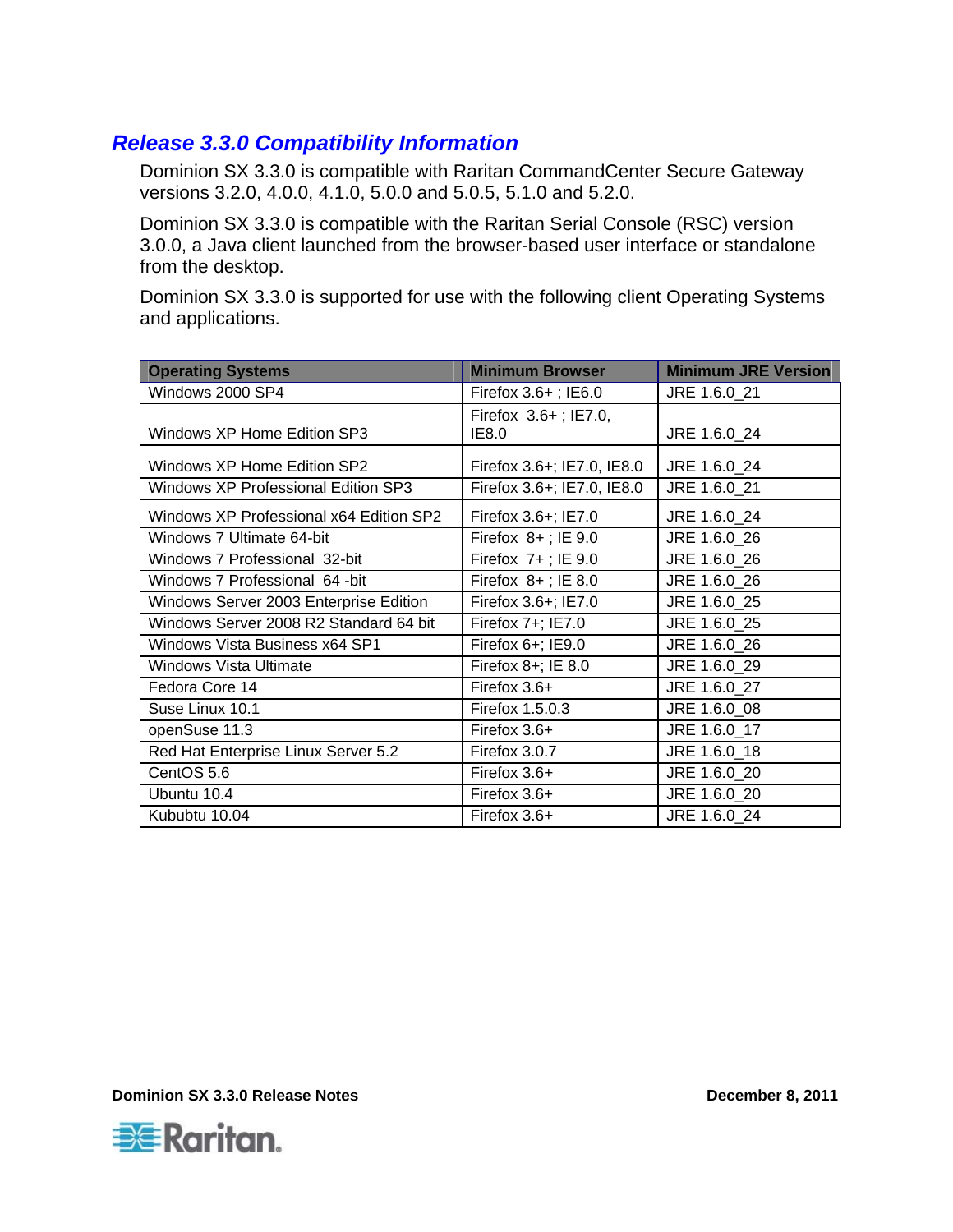# <span id="page-3-0"></span>*Dominion SX Release 3.3.0 Overview*

Version 3.3.0 provides new features and fixes for reported issues.

### **New Features**

| <b>Identifier</b> | <b>Description</b>                                                                     |
|-------------------|----------------------------------------------------------------------------------------|
| 30155             | Radius Dictionary File Provided                                                        |
| 33990             | Force A Password Change During Initial Installation                                    |
| 34774             | Support Of 2048 Bit Hash Key Length                                                    |
| 34945             | Optional Setting To Limit The Number Of Concurrent CLI Sessions Per<br>Unit            |
| 36441             | Allow A User Account To Be Reactivated If The Account Had Previously<br><b>Expired</b> |
| 37796             | <b>Transmission Delay Setting On RSC</b>                                               |
| 37841             | PHP Upgraded To 4.4.9                                                                  |
| 38897             | Verisign Certificate Update                                                            |

### **Fixes in This Release**

| <b>Identifier</b>                   | <b>Description</b>                              |
|-------------------------------------|-------------------------------------------------|
| 36315,<br>36753,<br>37841,<br>40091 | <b>Vulnerability Issues Reported</b>            |
| 35415                               | <b>Power Status Error</b>                       |
| 37707                               | Reduce The Number Of NTP Posts To The Audit Log |
| 40439                               | DPA + Telnet Issue Reported                     |

### **Documentation Requests**

| <b>Identifier</b> | <b>Description</b>                                           |  |
|-------------------|--------------------------------------------------------------|--|
| 32399             | ACS TACACS Update (added to User Guide)                      |  |
| 35158             | Cisco ACS 5.x Configuration Guidelines (added to User Guide) |  |



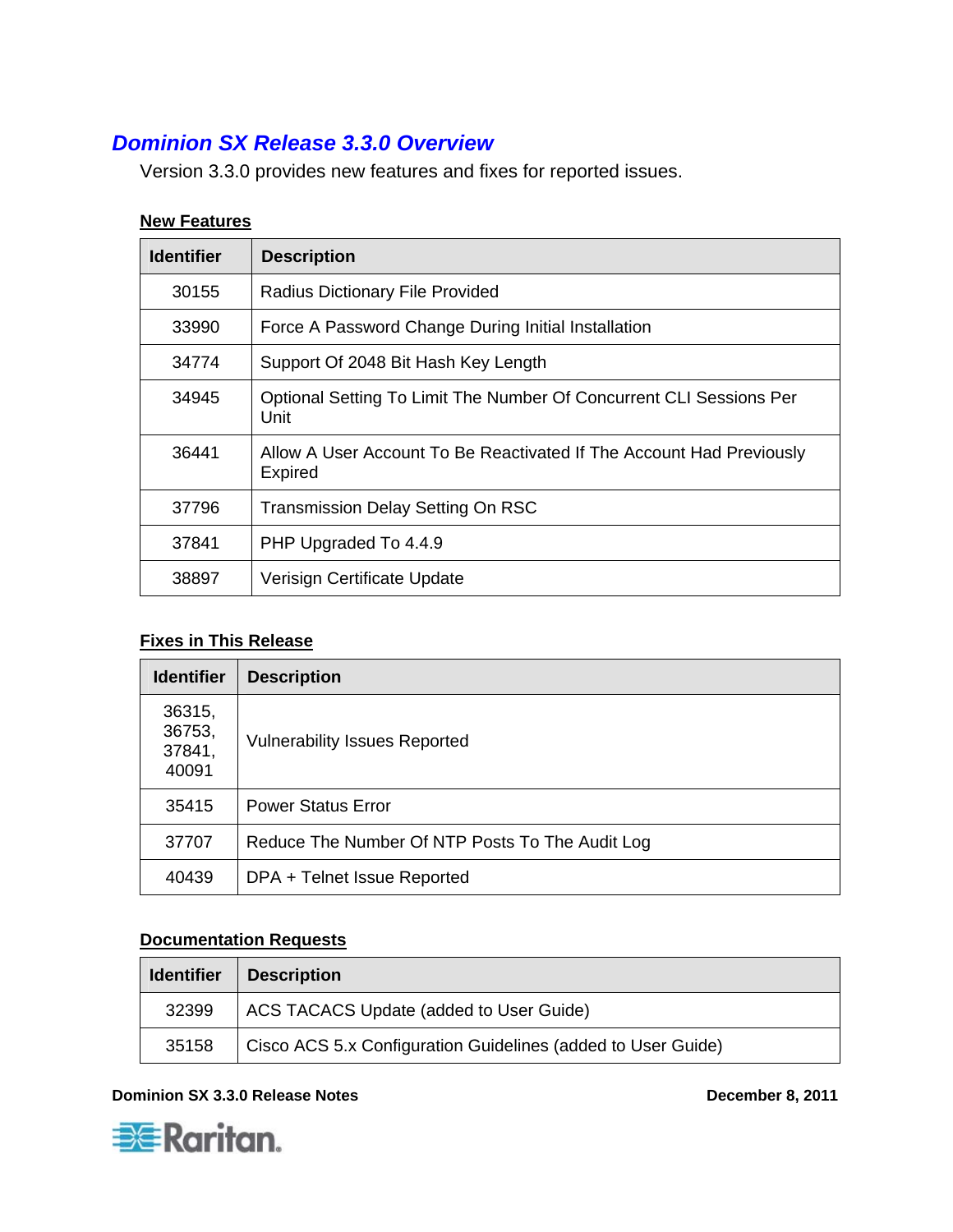## <span id="page-4-0"></span>*Known Limitations or Issues*

- Dominion SX units that cannot obtain an IP address through DHCP or configured with static IP addresses may not perform configuration backup successfully. Workaround is to issue the following command from the local terminal port, SSH or Telnet: 'admin > Config > Log > eventlogfile style wrap'. This command needs to be executed only once and all subsequent backup operations will be successful.
- Raritan Serial Console version 3.0 requires the 'History Buffer Size' setting in Emulator/ Settings menu of RSC to be less than 8192 before the upgrade. Higher values will prevent the Raritan Serial Console from opening successfully after the upgrade.
- When generating CSR through CLI, the parameters cannot have spaces. Workaround is to use the GUI to generate CSR if spaces are needed in any of the parameters.
- Dominion SX does not use encrypted private keys. If the SX is not used to generate the certificate signing request, encryption need to be removed from the external certificate's private key. The command "openssl rsa -in server.key -out server2.key" removes the encryption from server.key and provide server2.key, which is the unencrypted private key suitable for use with Dominion SX. Encrypted private keys are used to prevent the web server being started by unauthorized users. Since DSX does not allow users to access the web server directly, an encrypted private key is not required and does not compromise security.

## *Important Notes and Information*

The minimum configuration requirements for the Raritan Serial Console are:

- CPU speed of 1.0 GHz
- RAM of 512 Mbytes.
- When changing certain key administrative settings (IP Address, IP Gateway etc.), you must re-boot the SX for the new parameter(s) to take effect.
- The Administrator should warn all users when a re-boot is necessary.
- The Administrator should change the necessary parameters and then perform a re-boot for the settings to take effect.

# *Upgrade Path*

To upgrade to this release you must be running Dominion SX firmware version 2.5.x or higher.

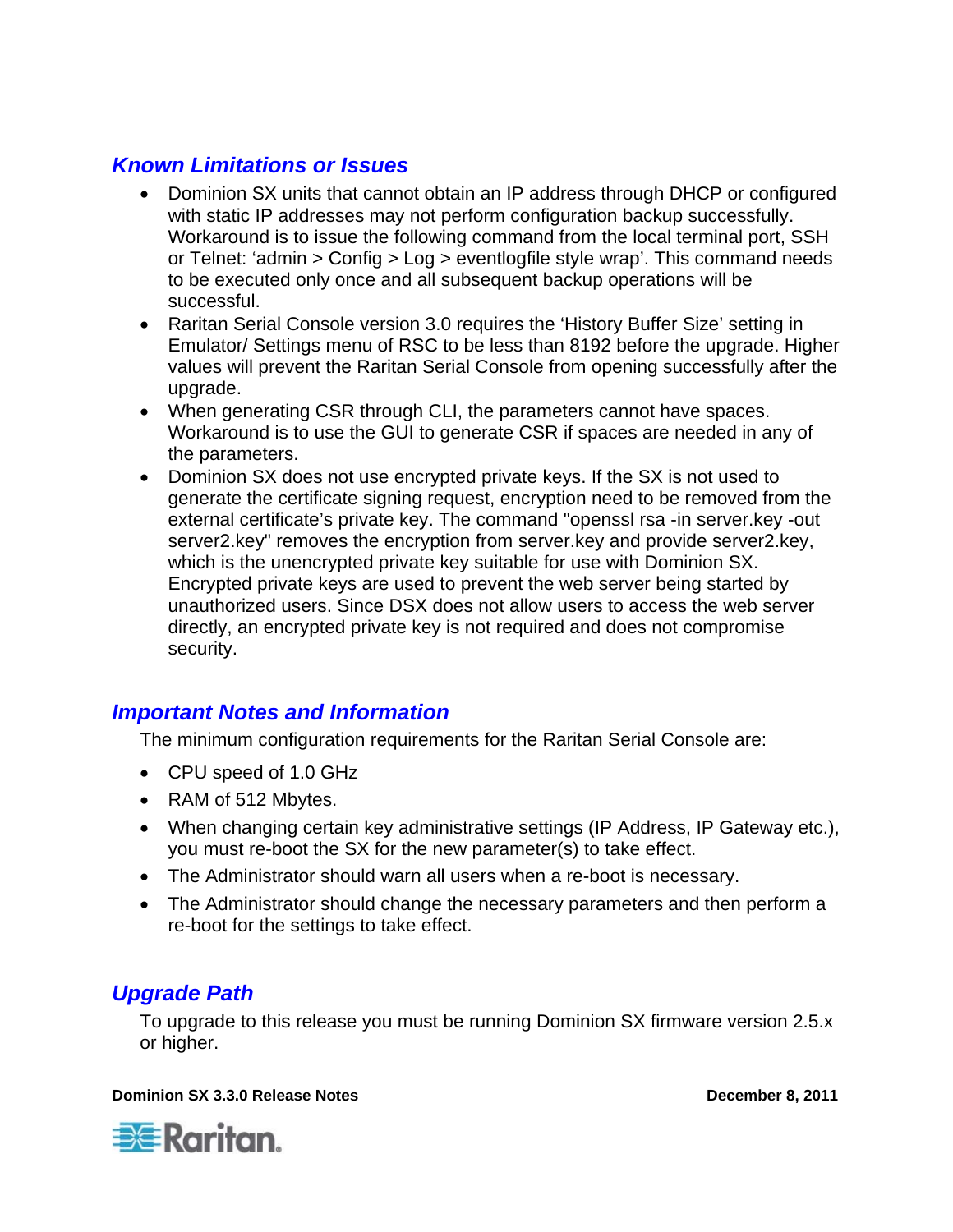# <span id="page-5-0"></span>*If Upgrading From v.2.5.x*

- The port used for SX application is now **changed from TCP port 51000** (or other user- specified high-numbered port) **to TCP port 5000**. This port is also renamed as the CSC port.
- The Discovery port used for CommandCenter communications is not changed, and remains at UDP port 5000. CommandCenter Secure Gateway 3.1.1 is required for release compatibility.
- User groups are now supported, so users can now be put into groups that are function-based, rather than user based.
- To accommodate the many new features, the TCL interpreter has been removed.
- The factory default inactivity timeout has been changed to 10 minutes (from 5 minutes).

# *Upgrade Prerequisites*

If you have any questions, or the SX to be upgraded does not meet the prerequisites listed below, please stop and contact Raritan Technical Support for further instructions. Please read the entire instructions before proceeding with the upgrade.

- 1. Raritan Serial Console version 3.0 requires the 'History Buffer Size' setting in Emulator/ Settings menu of RSC to be less than 8192 before the upgrade. Higher values will prevent the Raritan Serial Console from opening successfully.
- 2. It is highly recommended to clear up any event logs before upgrade is started to free up space
- 3. Only Administrators can upgrade the SX.
- 4. There should not be any active users using the Dominion SX; this means that no users, other than the Administrator performing the update, are logged into the unit.
- 5. The software upgrades are written to flash memory, and this takes time to complete. Please do not power-off the unit, or disconnect the Ethernet connection while the upgrade is going on.
- 6. If doing the firmware upgrade over a VPN, ensure that the connection is stable and that no inactivity timeouts have been set.
- 7. If operating through a router/firewall, the FTP port (TCP port 21) may be blocked and the upgrade may not be possible; in this case, a local FTP server is necessary to upgrade the Dominion SX unit.
- 8. Please make sure the ftp server idle timeout is set to 20 minutes or greater.
- 9. If running an FTP server on a Windows PC to upgrade the Dominion SX unit, please read the following additional notes:
	- a. Disable the Windows Firewall before doing the upgrade, or else the upgrade will fail.

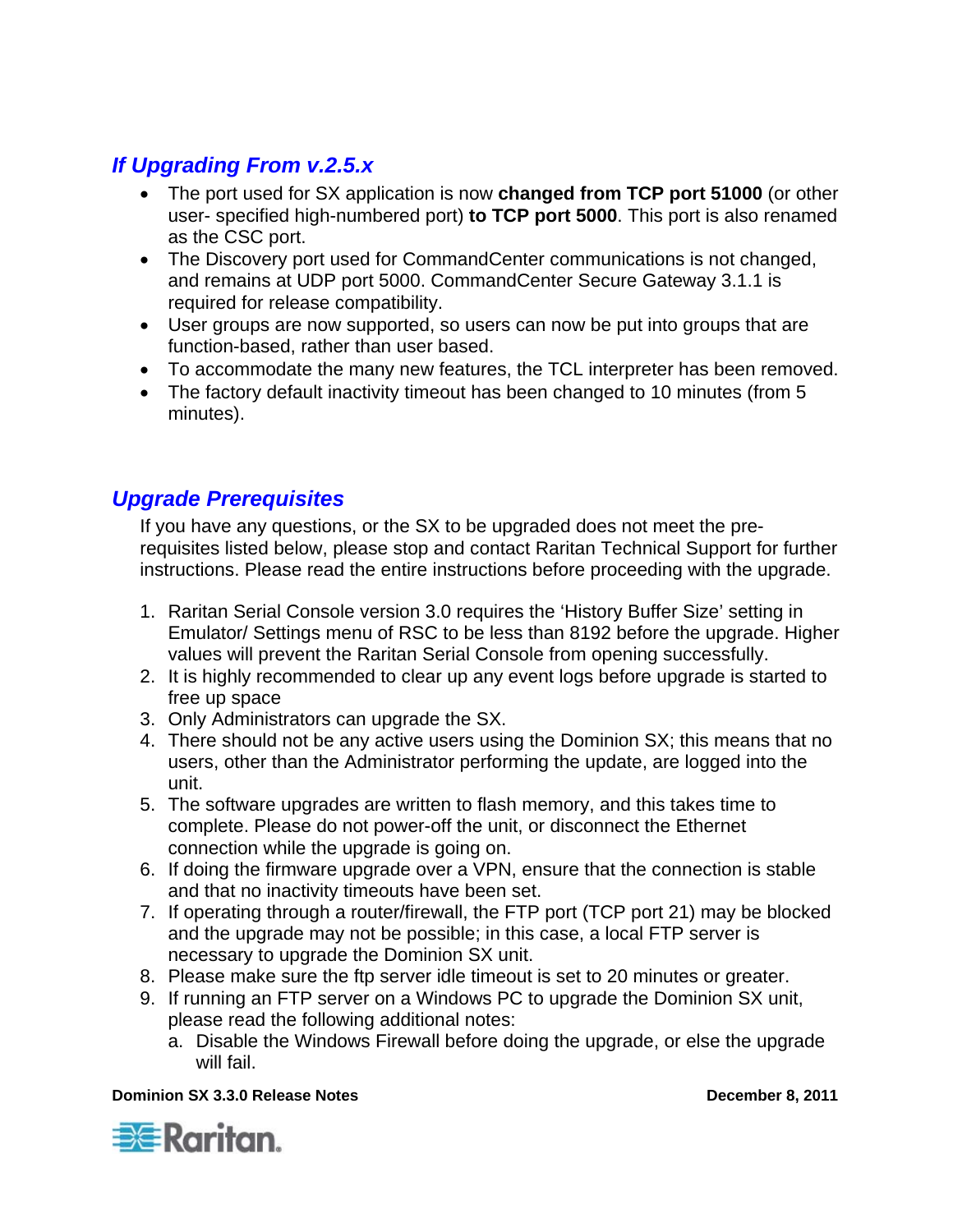- <span id="page-6-0"></span>b. If using VPN software (like Cisco's VPN client), it may also have a built-in firewall that blocks FTP access to the Windows PC. By default when the Cisco VPN client is loaded (it may or may not be in use), the firewall is running automatically, so it has to be disabled to allow the Dominion SX to access the FTP server on the Windows PC.
- c. Additional operating system security settings, and optional software, may also prevent an FTP server on the Windows PC from being accessed from the Dominion SX unit.
- d. On a heavily loaded Windows PC (with lots of applications running), connection timeouts to the FTP server may cause the upgrade to be aborted; it is best to close all applications except the FTP server to complete the upgrade.

## *Upgrade Warning*

**Important: During an upgrade procedure, do not attempt to access any unit features or functions, including, but not limited to, Reset and Exit. Interrupting the upgrade procedure can cause memory corruption and render the unit nonfunctional. Such an action may void the warranty or service contract, and in such a case unit repair/replacement costs may be solely the responsibility of the user.** 

## *Upgrade Preparation*

- 1. Download the upgrades file(s) onto a local FTP server.
- 2. Unzip the files.
- 3. Locate and select the DIRECTORY where the unzipped SX firmware is located on the FTP server.
- 4. Obtain the IP address of the FTP server.
- 5. Obtain the File Path to the upgrade file(s). A file-name is not necessary, just the right path to the directory containing the upgrade files. For example, C:\Documents and Settings\SX30\UpgradePack\_2.5.6\_3.1.6\Pack1of1
- 6. Obtain a user account (Optional) if "anonymous" access to the FTP server is not supported.
- 7. Close any remote or local SX sessions to all devices connected to the Dominion SX unit – servers, power strips, and serial devices.
- 8. Close all open Raritan Console windows.

**Note**: Many upgrades can be performed "anonymous" from the FTP server and the default settings of this screen are for an anonymous upgrade. However, some FTP servers require a user name and password. If this is the case, the administrator can uncheck the "Anonymous" box and enter the correct user name and password for